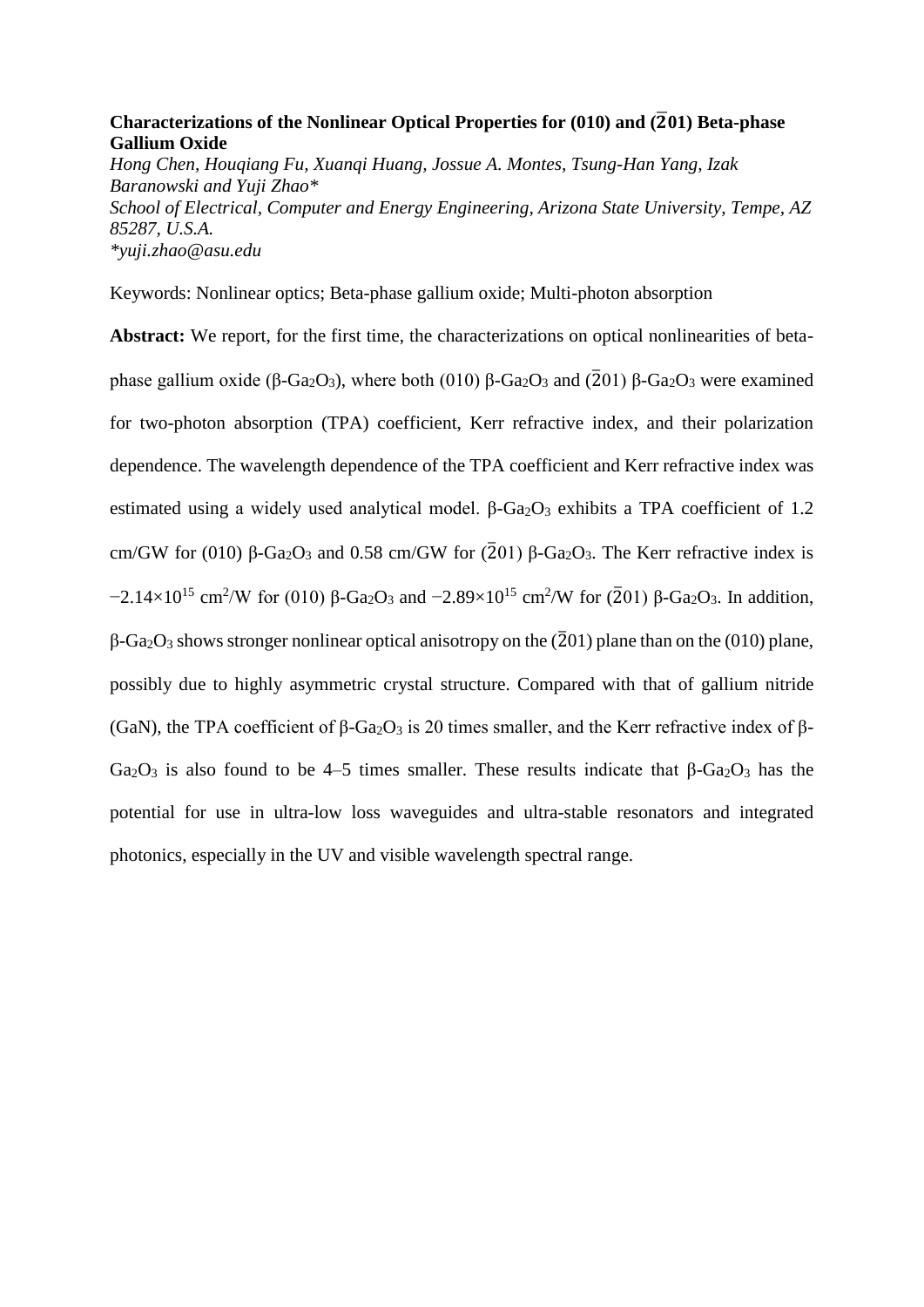### **1. Introduction**

As an emerging wide bandgap semiconductor material, beta-phase gallium oxide ( $\beta$ -Ga<sub>2</sub>O<sub>3</sub>) has attracted considerable attention in catalysis<sup>[1,2]</sup>, gas sensors<sup>[3]</sup>, power electronics<sup>[4]</sup> and potential optical devices such as waveguides and resonators. Due to its wide bandgap,  $β$ - $Ga<sub>2</sub>O<sub>3</sub>$  possesses a board transparent spectrum from ultraviolet (UV) to visible wavelengths, ideal for optical applications at this wavelength range. Due to the compatibility of  $\beta$ -Ga<sub>2</sub>O<sub>3</sub> with the III-nitride material system<sup>[9]</sup>, β-Ga<sub>2</sub>O<sub>3</sub> optical devices can also be actively-integrated with III-nitride based UV–visible light sources<sup>[10–14]</sup> and detectors<sup>[15–16]</sup>. These unique properties make β-Ga<sub>2</sub>O<sub>3</sub> a very promising candidate for emerging integrated photonics applications at elusive UV to visible wavelengths, which are critical for various optical applications such as biochemical sensing, UV Raman spectroscopy, frequency up/down conversion, and quantum emitters, etc<sup>[17]</sup>. In order to realize the full potential of β-Ga<sub>2</sub>O<sub>3</sub> materials in these optical applications, a comprehensive investigation of the material properties of  $\beta$ -Ga<sub>2</sub>O<sub>3</sub> is of crucial importance. However, previous studies on β-Ga<sub>2</sub>O<sub>3</sub> have been mainly focused on the electronic<sup>[5]</sup> and thermal properties<sup>[9]</sup> of  $\beta$ -Ga<sub>2</sub>O<sub>3</sub>, focusing on power electronics applications, with only very limited reports on the simple characterizations of basic optical properties on β- $Ga<sub>2</sub>O<sub>3</sub>$ , such as transmission<sup>[6]</sup> and refractive index<sup>[7,8]</sup>. The fundamental nonlinear optical properties of β- $Ga<sub>2</sub>O<sub>3</sub>$ , which are vital for various optical applications such as integrated photonics and quantum photonics, have never been investigated.

Nonlinear optical processes such as the two-photon absorption (TPA) coefficient and the Kerr effect play a significant role in determining the performance of optical devices. For example, the TPA process is one of the major optical loss mechanisms for optical waveguides and resonators under high optical power density $[18,19]$ . For resonators operating by critical coupling from bus waveguides, the refractive index shifting, mainly governed by the Kerr refractive index at high power density, will affect the coupling efficiency especially for ultra-high quality factor resonators<sup>[21]</sup>. To develop high performance β-Ga<sub>2</sub>O<sub>3</sub> optical devices, it is therefore of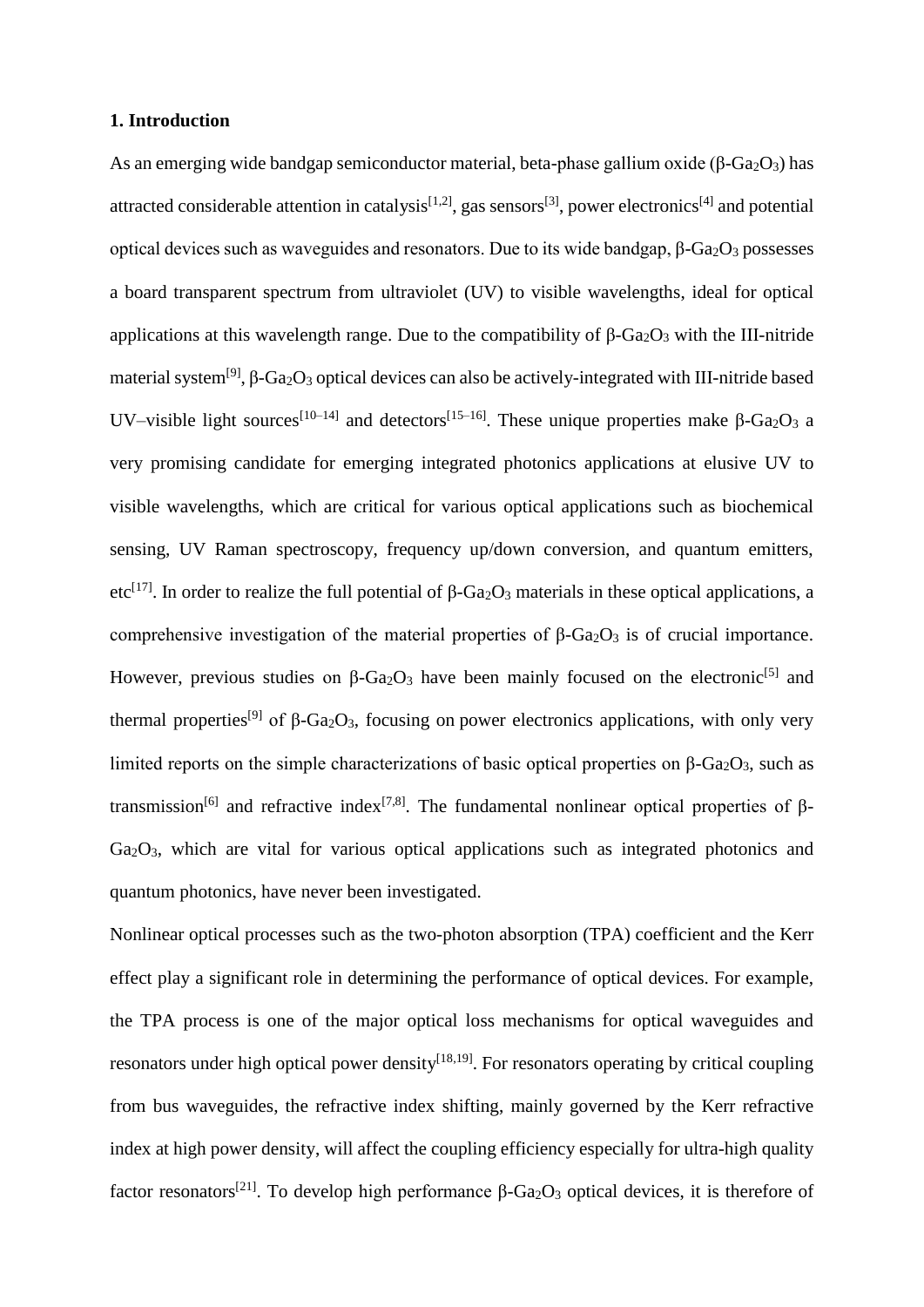paramount importance to characterize and understand the nonlinear optical properties of β- $Ga<sub>2</sub>O<sub>3</sub>$  including the TPA coefficient and Kerr refractive index.

To investigate and evaluate the nonlinear optical properties of  $\beta$ -Ga<sub>2</sub>O<sub>3</sub> in the visible spectral range, we performed a typical Z-scan characterization to study the TPA coefficient and Kerr refractive index of β-Ga<sub>2</sub>O<sub>3</sub>. The results show that β-Ga<sub>2</sub>O<sub>3</sub> has a much smaller TPA coefficient (20 times smaller) and Kerr refractive index  $(4-5$  times smaller)<sup>[19]</sup> compared to GaN, which is ideal for high performance waveguides and resonators in visible and potential UV wavelengths. Furthermore, due to the highly asymmetric crystalline structure of β- $Ga<sub>2</sub>O<sub>3</sub>$ , the optical nonlinearity is found to be highly anisotropic. Relatively stronger nonlinear optical anisotropy was observed on the  $(201)$  plane than on the  $(010)$  plane. These results will serve as important references and guidelines for the design and fabrication of future photonic devices based on β- $Ga_2O_3$ .

This paper is organized as the following: In Section 2, we describe the methods used in this study, including experimental setup and theoretical models. In Section 3, we show the experimental results on  $\beta$ -Ga<sub>2</sub>O<sub>3</sub> materials and discuss their impacts on the photonic devices. In section 4, we provide a brief summary of the work.

# **2. Methods**

**Figure 1(a)** schematically shows the experimental setup of the Z-scan measurement<sup> $[19,21,22]$ </sup> used in this study. Light source was an ultrafast titanium-sapphire laser operating at 808 nm. A  $\chi^2$  crystal was used to generate the second harmonic wave at the wavelength of 404 nm. A half wavelength plate working at 404 nm was placed after the  $\chi^2$  crystal for light polarization tuning. Light beam was expanded by a set of lenses before being sent into optical objectives in order to fully utilize the numerical aperture. The samples were positioned between two optical objectives. An aperture was implemented in front of a power meter to perform open and closed aperture testing.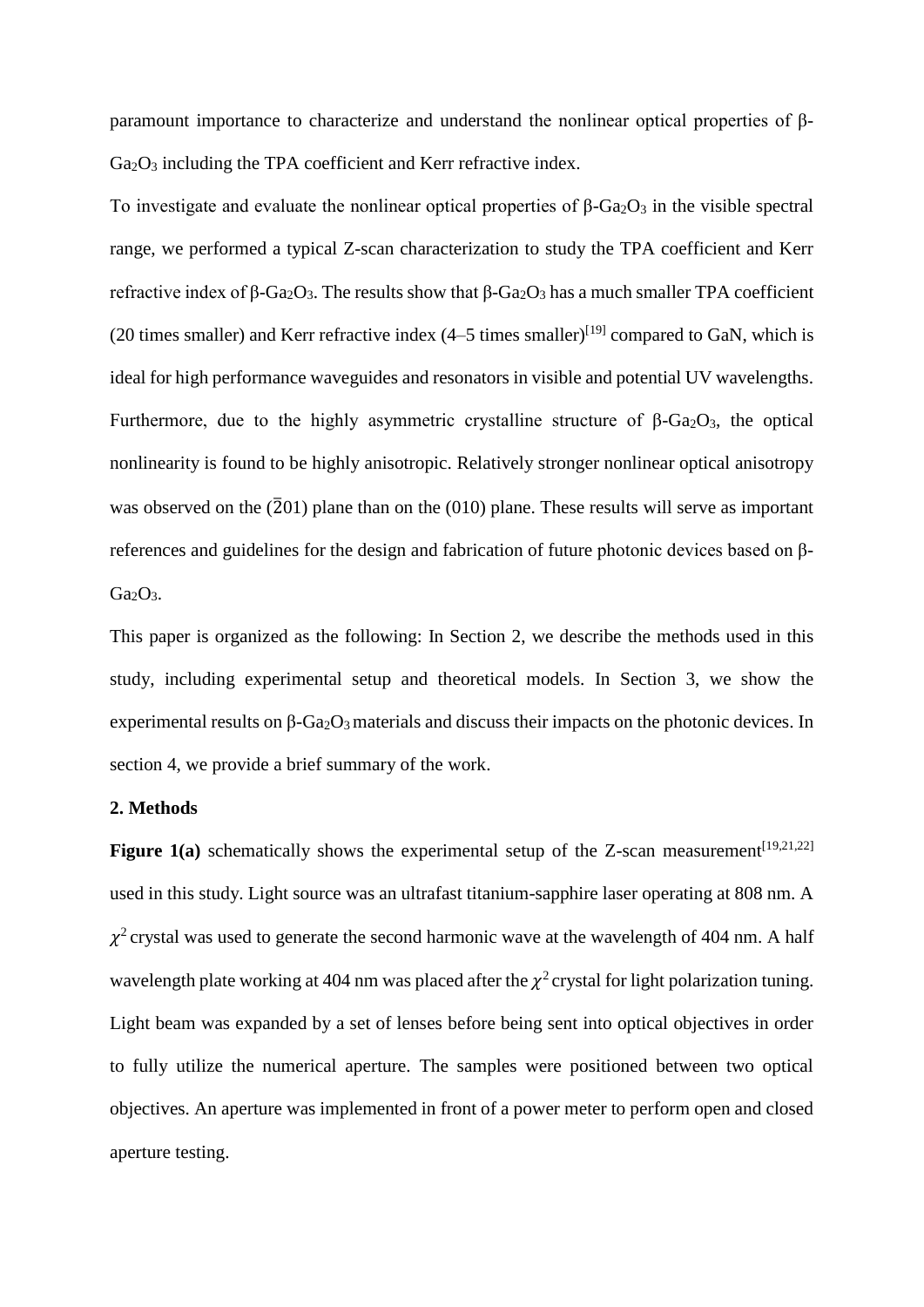The unintentionally doped (UID)  $\beta$ -Ga<sub>2</sub>O<sub>3</sub> samples used in this work were provided by Tamura Corporation with a carrier concentration on the order of  $\sim 10^{17}$  cm<sup>-3</sup> and a thickness of  $\sim 500$  µm. The backside of the samples was polished by a hand-grinding method with diamond lapping film of 0.5 µm grade. The polishing process was carefully controlled so that the thickness of samples after polishing was reduced by less than 50 µm. **Figure 1(b)** depicts the crystal structure of β-Ga<sub>2</sub>O<sub>3</sub>, where the (010) and ( $\overline{2}$ 01) crystal planes are also illustrated.

To test the reliability of the setup, the beam size of the output light is used as an indicator. Based on Gaussian optics, with an incident beam diameter of 4 mm and a numerical aperture (NA) of 0.25, the calculated diameter of the output light is  $\sim$  5  $\mu$ m (at 1/e<sup>2</sup>) as shown in **Figure 1(c)**. This value is consistent with beam diameter we extracted from open aperture Z-scan measurement in next section.

The TPA coefficient and Kerr refractive index can be obtained from open/closed aperture scanning based on Equation 1–3,

$$
T \approx 1 - \frac{\alpha_{TPA} I_0 L_{eff}}{2\sqrt{2}} \times \frac{1}{1 + Z^2/Z_0^2}
$$
\n
$$
T = n\pi \omega_0^2 \tag{1}
$$

$$
Z_0 = \frac{\ldots}{\lambda} \tag{2}
$$

$$
n_{\text{ker}r} = \frac{\lambda \Delta \varphi}{2\pi I_0 L_{eff}} \tag{3}
$$

where *T* is the normalized transmission,  $I_0$  is the peak beam power density,  $I_{eff}$  indicates effective sample length,  $Z_0$  indicates Rayleigh range of the beam, *n* is the refractive index,  $\omega_0$ is the beam size at the focal plane, and  $\lambda$  is the wavelength.  $L_{eff}$  refers to the sample thickness,  $\Delta \phi$  the nonlinear phase shift due to Kerr effect<sup>[21]</sup>. More information about these equations can be found in References 18, 20–24. It should be noted that the samples are tested at 404 nm which is above the half bandgap energy of  $β$ -Ga<sub>2</sub>O<sub>3</sub> (506 nm). Therefore, a three-photon absorption modification to Equation 1 is not required in our case<sup>[26]</sup>. The wavelengthdependence of the TPA coefficients is also theoretically calculated using Equation 4,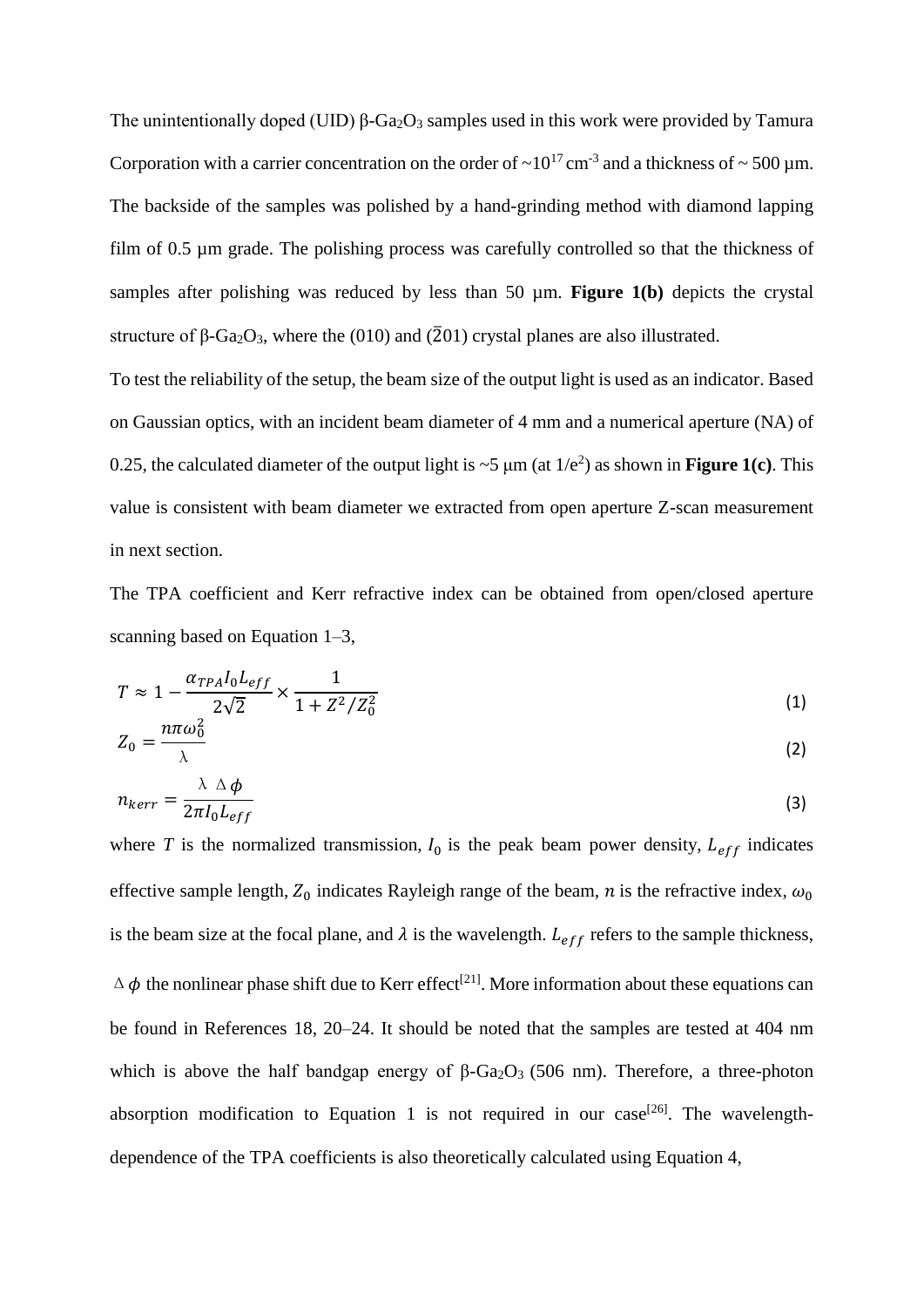$$
\alpha_{TPA}(\omega) = K \frac{\sqrt{E_p}}{n_0^2 E_g^3} F_2(\hbar \omega / E_g)
$$
\n(4)

in which  $E_g$  is the direct bandgap energy,  $E_p = 2|P_{vc}|^2/m_0$  is a material-independent parameter for direct bandgap semiconductors obtained by the  $k \cdot p$  model<sup>[27]</sup>,  $n_0$  is the refractive index,  $\omega$  is the frequency, and *K* is a material-independent constant.  $F_2$  is a fitting function with the form  $F_2(x) = (2x - 1)^{1.5} / (2x)^5$ . It should be noted that β-Ga<sub>2</sub>O<sub>3</sub> exhibits a direct bandgap energy of 4.9 eV and a slightly smaller indirect bandgap of 4.85 eV[1]. In our theoretical analysis, we do not consider phonon assisted TPA because it only contributes to optical nonlinearity at a narrow bandwidth.

#### **3. Experimental results and discussions**

**Figure 2** shows the open aperture scanning results for (010) and ( $\overline{2}01$ ) β-Ga<sub>2</sub>O<sub>3</sub>. Fitting the experimental data with Equation 1–3 yielded the TPA coefficients and Kerr refractive index, which were summarized in **Table 1**. (010) β-Ga<sub>2</sub>O<sub>3</sub> showed a TPA coefficient  $α_{TPA} = 1.2$ cm/GW and  $n_{\text{ker}} = -2.14 \times 10^{-15}$  cm<sup>2</sup>/W when  $\vec{E} \perp [102]$ , while an  $\alpha_{TPA}$  of 0.58 cm/GW and  $n_{\text{ker}}$  of  $-2.89 \times 10^{-15}$  cm<sup>2</sup>/W were obtained on (2<sup>7</sup>O1) β-Ga<sub>2</sub>O<sub>3</sub> when  $\vec{E}$  || [102]. Due to the smaller TPA coefficient on ( $\overline{2}01$ ) β-Ga<sub>2</sub>O<sub>3</sub> than that on (010) β-Ga<sub>2</sub>O<sub>3</sub>, optical devices such as waveguides and resonators on  $(201)$  β-Ga<sub>2</sub>O<sub>3</sub> will have lower optical loss induced by TPA at the visible spectral regime. In comparison,  $(201)$  β-Ga<sub>2</sub>O<sub>3</sub> showed a larger Kerr refractive index than that on (010) β- $Ga<sub>2</sub>O<sub>3</sub>$ . In addition, the output beam diameters were also obtained, which are in good agreement with theoretical calculations based on Gaussian optics. This indicates the setup is reliable and accurate.

There are several physical models that can be implemented to understand this highly anisotropic optical nonlinearity<sup>[28–33]</sup>. A quantum mechanical approach<sup>[28,29]</sup> calculates third order susceptibility accurately but requires intensive computing resources. Therefore it is only utilized in simple crystal structures<sup>[29]</sup>. A simplified bond-orbital model developed in Reference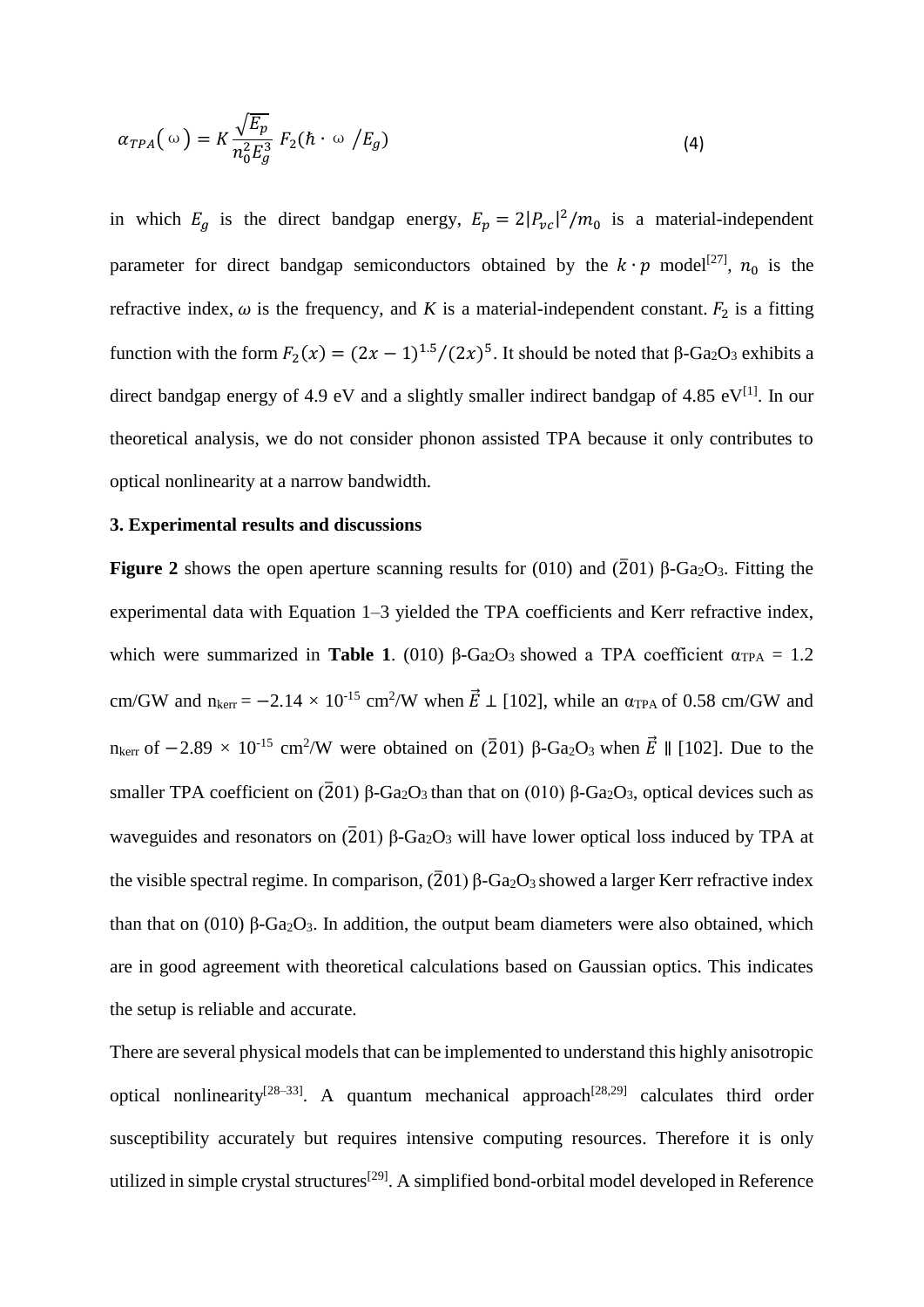30–32 successfully explained the optical nonlinearities for various kinds of materials including metal-oxide crystals<sup>[33]</sup>. We employed this model in this work to qualitatively understand the anisotropic nonlinearity of (010) and ( $\overline{2}$ 01) β-Ga<sub>2</sub>O<sub>3</sub>. From the bond-orbital model, the optical anisotropy of a crystal is mainly contributed from bonding electrons between adjacent atoms<sup>[30]</sup>, while for other electrons that screen around individual atoms, the contribution to the optical anisotropy is less significant. As investigated comprehensively in Reference 34, β- $Ga<sub>2</sub>O<sub>3</sub>$  is constructed by two types of gallium ions and three types of oxygen ions as shown in **Figure 3(a) and 3(b).** Type I gallium ion  $Ga_{(I)}$  is surrounded by a distorted tetrahedron of oxygen ions with atomic distances from 1.80 A to 1.85 A (1.83 A in average), type II gallium ion  $Ga_{(II)}$  is surrounded by a distorted octahedron with atomic distances from 1.95 A to 2.08 A (2.00 A in average). On the (010) plane of  $β$ -Ga<sub>2</sub>O<sub>3</sub>, the bonds are not orderly oriented and therefore electrical fields in the (010) plane are more likely to interact with most of the bonds. However, on the  $(201)$  plane, bonds between Ga<sub>(I)</sub> and O<sub>(III)</sub> are highly oriented along the (010) direction. Such bonds have a relatively weak interaction with electric fields polarized in  $(201)$  plane. The consequence is that the optical nonlinearity on the  $(201)$  plane is relatively weaker than that on the (010) plane.

We previously estimated the TPA coefficients and Kerr refractive index for  $GaN^{[19]}$  at same wavelength range. The TPA coefficient of (010) and ( $\overline{2}01$ ) β-Ga<sub>2</sub>O<sub>3</sub> are ~10 and ~20 times smaller than that of GaN at 404 nm, respectively. The high TPA coefficient observed in GaN might due to its exciton effects<sup>[22]</sup>. This result implies that the  $\beta$ -Ga<sub>2</sub>O<sub>3</sub> material is more capable of handling high optical power density applications in visible wavelength spectral range. Furthermore, Kerr coefficients of β-Ga<sub>2</sub>O<sub>3</sub> are also 4–5 times smaller than that of GaN. For optical applications that require critical coupling, e.g., coupling from bus waveguide to ring or disk resonators, the Kerr effect modifies the coupling efficiency at high optical power density, especially in high resonance quality factor resonators<sup>[20]</sup>. Therefore,  $\beta$ -Ga<sub>2</sub>O<sub>3</sub>-based resonators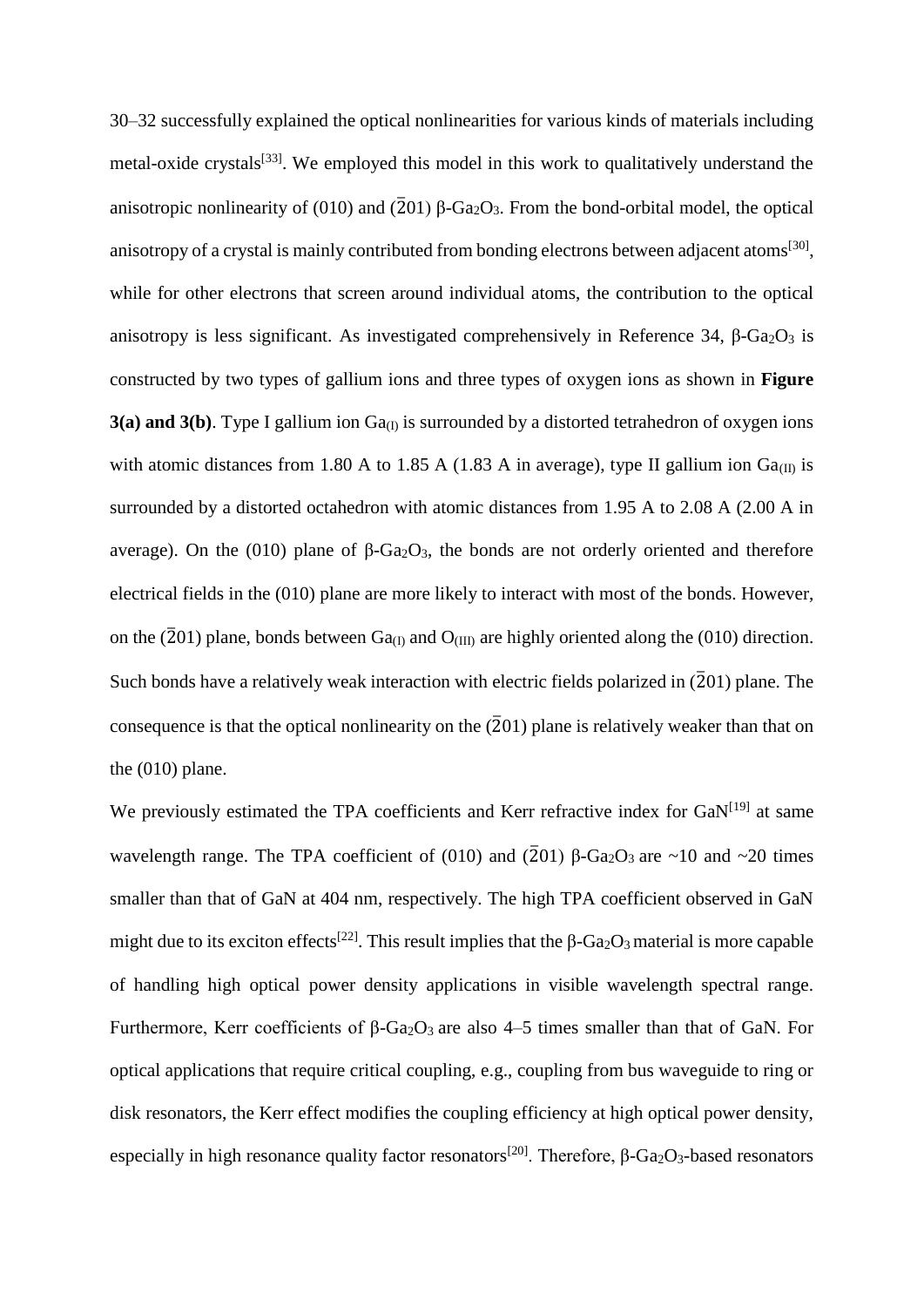will exhibit extreme coupling stability under high power operation compared to GaN-based resonators.

**Figure 4** represents the polarization dependences of the TPA and Kerr coefficients of (010) and ( $\overline{2}01$ ) β-Ga<sub>2</sub>O<sub>3</sub>. Since β-Ga<sub>2</sub>O<sub>3</sub> has a monoclinic crystal structure (Figure 1), 41 independent nonzero elements are required to fully describe its third order nonlinearity *dil*. Therefore, it is very difficult and inconvenient to find an explicit expression for *deff* using polarization angle and individual nonlinear component  $d_{il}^{[20-22,25]}$ . To describe the anisotropic nonlinearity clearly, we used  $\Delta T_{\text{max}}/\Delta T_{\text{min}}$  in this work. Relatively higher nonlinear optical anisotropy was found on ( $\overline{2}$ 01) β-Ga<sub>2</sub>O<sub>3</sub> with  $\Delta T_{max}/\Delta T_{min}$  of 1.93 while (010) β-Ga<sub>2</sub>O<sub>3</sub> had a  $\Delta T_{max}/\Delta T_{min}$  of 1.29.

**Figure 5** shows the wavelength dependence of the TPA coefficient using Equation 4 for (010) and ( $\overline{2}$ 01) β-Ga<sub>2</sub>O<sub>3</sub>. For (010) β-Ga<sub>2</sub>O<sub>3</sub>, *E*⊥ has larger TPA coefficient than *E*∥. For ( $\overline{2}$ 01) β-Ga2O3, *E*⊥ has a smaller TPA coefficient than *E*∥. The highest TPA coefficient is observed in (010) β-Ga<sub>2</sub>O<sub>3</sub> when the electric field is perpendicular to the [102] direction, while the lowest TPA coefficient is obtained on  $(201)$  β-Ga<sub>2</sub>O<sub>3</sub> when the electric field is parallel to the [102] direction. For each plane, the polarization dependence of the TPA coefficient is a function of multiple physical parameters<sup>[34]</sup> such as bond iconicity, covalent radii, etc. The physical mechanism of this polarization dependence on different crystal orientations of β-Ga<sub>2</sub>O<sub>3</sub> is a topic of on-going investigation. For both ( $\overline{2}$  01) β-Ga<sub>2</sub>O<sub>3</sub> and (010) β-Ga<sub>2</sub>O<sub>3</sub> samples, the maximum TPA process occurs at the ~360 nm wavelength. For wavelengths above 360 nm, the TPA coefficient decreases as wavelength increases, which can be attributed to the decreased excitation energy with increasing wavelength. For wavelengths below 360 nm, the TPA coefficient increases as the transition approaches its resonance wavelength.

# **4. Conclusions**

We characterized the TPA coefficient and Kerr refractive index of both (010) and  $(\overline{2}01)$  β-Ga<sub>2</sub>O<sub>3</sub>. The TPA coefficient of Ga<sub>2</sub>O<sub>3</sub> was found to be 10 to 20 times smaller than that of GaN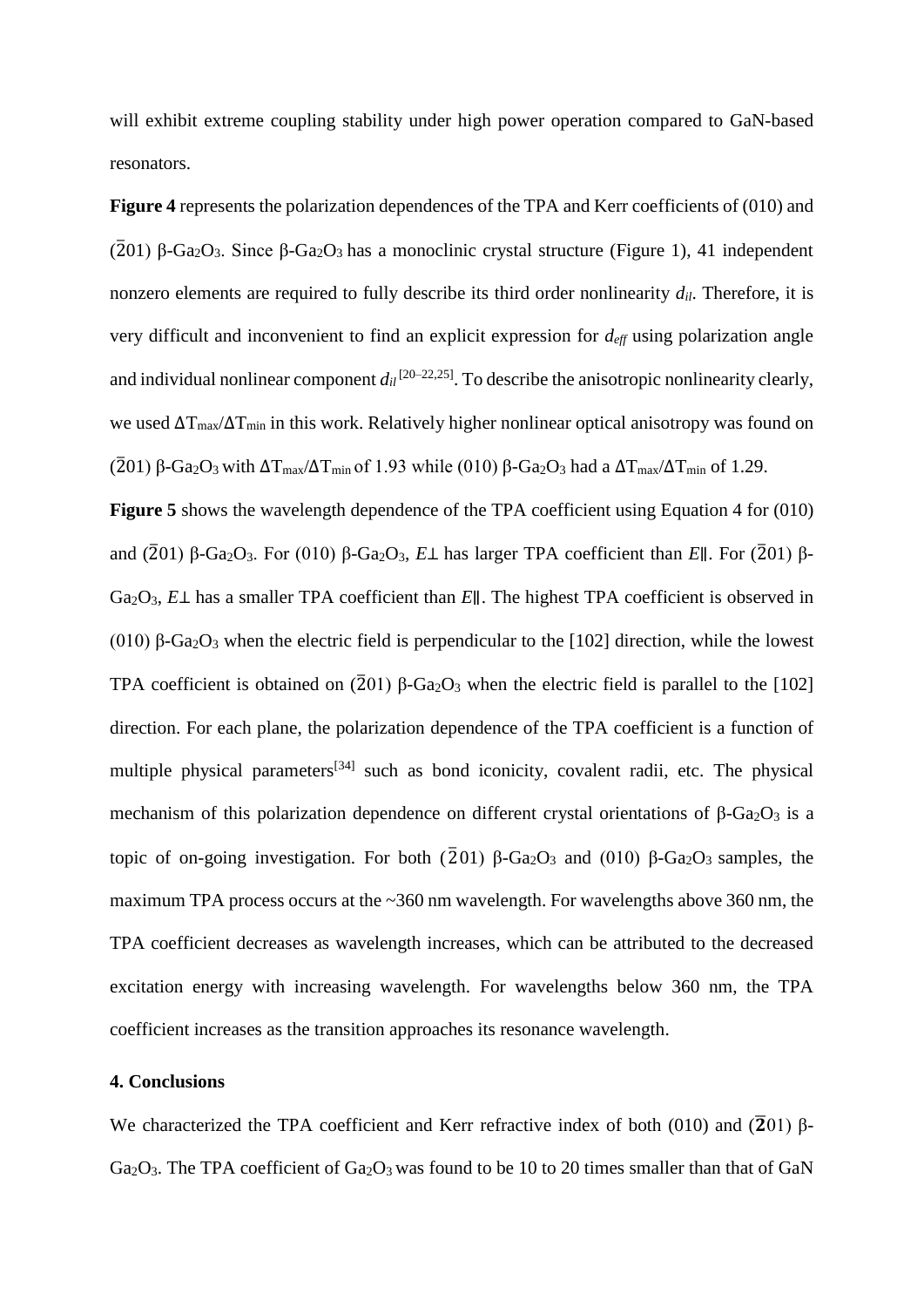at 404 nm. The Kerr refractive index of  $Ga<sub>2</sub>O<sub>3</sub>$  was 4 to 5 times lower than that of GaN. Therefore, due to its ultra-low TPA coefficient and its small Kerr refractive index,  $\beta$ -Ga<sub>2</sub>O<sub>3</sub> has the potential to serve as a more efficient platform for integrated photonic applications in UV and visible spectral range. Furthermore, the optical nonlinearities of  $\beta$ -Ga<sub>2</sub>O<sub>3</sub> are highly anisotropic due to its asymmetric crystal structure.. These results can serve as guidelines for the design and fabrication of β-Ga2O3-based integrated photonic devices at UV–visible wavelengths for various optical applications such as biochemical sensing, UV Raman spectroscopy, frequency up/down conversion, and quantum photonics.

## **Acknowledgements**

The authors thank Dr. Michael Gerhold of US Army Research Office for the helpful discussion. This work is supported by the Bisgrove Scholar Program from Science Foundation Arizona. We gratefully acknowledge the use of facilities within the LeRoy Eyring Center for Solid State Science and CLAS Ultra Fast Laser Facility at Arizona State University.

[1] S.I. Stepanov, V.I. Nikolaev, V.E. Bougrov, and A.E. Romanov, Rev. Adv. Mater. Sci. **2016**, *44.*

[2] T. Oshima, K. Kaminaga, H. Mashiko, A. Mukai, K. Sasaki, T. Masui, A. Kuramata, S. Yamakoshi, and A. Ohtomo, Jpn. J. Appl. Phys. **2013**, 52, 11R.

[3] K. Sasaki, M. Higashiwaki, A. Kuramata, T. Masui, and S. Yamakoshi, IEEE Electron Device Lett. **2013**, 34, 4.

[4] K. Matsuzaki, H. Hiramatsu, K. Nomura, H. Yanagi, T. Kamiya, M. Hirano and H. Hosono, Thin Solid Films **2006**, 496**,** 1.

[5] C. Janowitz, V. Scherer, M. Mohamed, A. Krapf, H. Dwelk, R. Manzke, Z. Galazka, R. Uecker, K. Irmscher, R. Fornari, and M. Michling, New J. Phys. **2011**, 13, 8.

[6] Z. Galazka, K. Irmscher, R. Uecker, R. Bertram, M. Pietsch, A. Kwasniewski, M. Naumann, T. Schulz, R. Schewski, D. Klimm, and M. Bickermann, J. Crys. Growth **2014**, 404.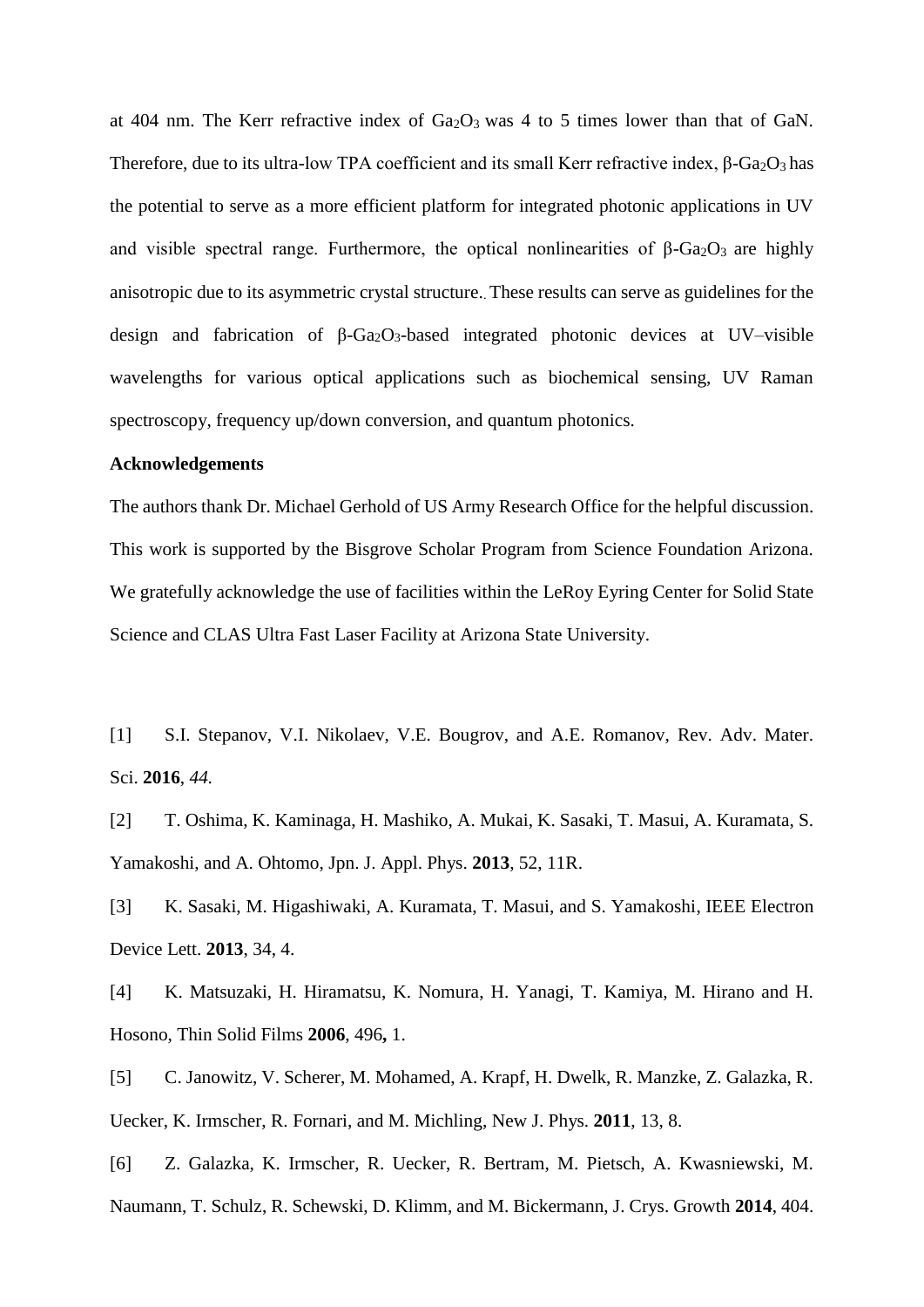[7] I. Bhaumik, R. Bhatt, S. Ganesamoorthy, A. Saxena, A.K. Karnal, P.K. Gupta, A.K. Sinha, and S.K. Deb, Appl. Opt. **2011**, 50, 31.

[8] H. He, R. Orlando, M.A. Blanco, R. Pandey, E. Amzallag, I. Baraille, and M. Rérat, Phys. Rev. B **2006**, 74, 19.

[9] M. D. Sing, W. S. Liang, R. H. Horng, P. Ravadgar, T. Y. Wang, and H. Y. Lee, Proc. SPIE **2012**, 8263.

[10] Y. Zhao, S. Tanaka, C.C. Pan, K. Fujito, D. Feezell, J.S. Speck, S.P. DenBaars, and S. Nakamura, Appl. Phys. Express **2011**, 4, 8.

[11] H. Chen, H. Fu, Z. Lu, X. Huang, and Y. Zhao, Opt. Express **2016**, 24, 10.

[12] H. Fu, Z. Lu, X.H. Zhao, Y.H. Zhang, S.P. DenBaars, S. Nakamura, and Y. Zhao, J. Disp. Technol. **2016**, 12, 7.

[13] H. Chen, H. Fu, X. Huang, Z. Lu, X. Zhang, J.A. Montes, and Y. Zhao, IEEE Photon. J. **2017**, 9, 3.

[14] Y. Zhao, Q. Yan, C.Y. Huang, S.C. Huang, P. Shan Hsu, S. Tanaka, C.C. Pan, Y. Kawaguchi, K. Fujito, C.G. Van de Walle, and J.S. Speck, Appl. Phys. Lett. **2012**, 100, 20.

[15] H. Fu, H. Chen, X. Huang, Z. Lu, and Y. Zhao, Y, J. Appl. Phys. **2017**, 121, 1.

[16] J.B. Limb, D. Yoo, J.H. Ryou, W. Lee, S.C. Shen, R.D. Dupuis, M.L. Reed, C.J. Collins,

M. Wraback, D. Hanser, and E. Preble, Appl. Phys. Lett. **2006**, 89, 1.

[17] M. Soltani, R. Soref, T. Palacios, and D. Englund, "AlGaN/AlN integrated photonics platform for the ultraviolet and visible spectral range", Opt. Express **2016**, 24, 22.

[18] H. Chen et al. "Low Loss GaN Waveguides at the Visible Spectral Wavelengths for Integrated Photonics Applications", submitted.

[19] H. Chen, X. Huang, H. Fu, Z. Lu, X. Zhang, J.A. Montes, and Y. Zhao, Appl. Phys. Lett. 2017, 110, 18.

[20] A. Yariv, IEEE Photon. Technol. Lett. **2002**, 14, 4.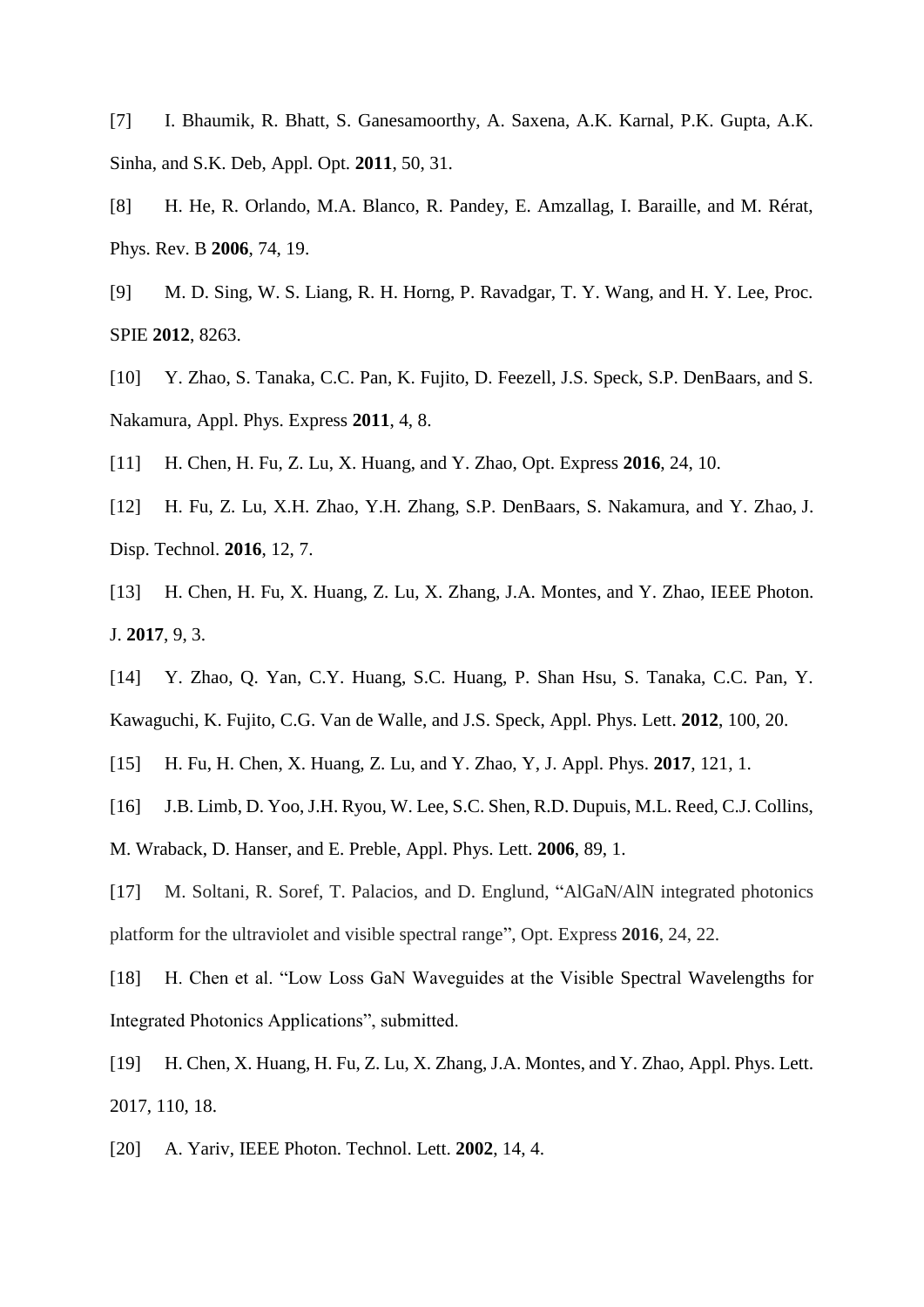[21] M. Sheik-Bahae, A.A. Said, T.H. Wei, D.J. Hagan, and E.W. Van Stryland, IEEE J. Quantum Electron **1990**, 26, 4.

[22] C.K. Sun, J.C. Liang, J.C. Wang, F.J. Kao, S. Keller, M.P. Mack, U. Mishra, and S.P. DenBaars, Appl. Phys. Lett. **2000**, 76, 4.

[23] Y. Fang, F. Zhou, J. Yang, X. Wu, Z. Xiao, Z. Li, and Y. Song, Appl. Phys. Lett. **2015**, 106, 13.

[24] R. DeSalvo, M. Sheik-Bahae, A.A. Said, D.J. Hagan, and E.W. Van Stryland, Opt. Lett. **1993**, 18, 3.

[25] K. Wang, J. Zhou, L. Yuan, Y. Tao, J. Chen, P. Lu, and Z.L. Wang, Nano Lett. **2012**, 12, 2.

[26] V. Pačebutas, A. Krotkus, T. Suski, P. Perlin, and M. Leszczynski, J. Appl. Phys. **2002**, 92, 11.

[27] M. Sheik-Bahae, D.C. Hutchings, D.J. Hagan, and E.W. Van Stryland, IEEE J. Quantum Electron. **1991**, 27, 6.

[28] R.W. Boyd, *Nonlinear optics,* Academic press **2003**.

[29] Y.R. Shen, *The principles of nonlinear optics*, New York Wiley-Interscience **1984**.

- [30] J.C. Phillips, Phys. Rev. Lett. **1968**, 20, 11.
- [31] B.F. Levine, J. Chem. Phys. **1973**, 59, 3.
- [32] B.F. Levine, Phys. Rev. B, **1973**, 7, 6.
- [33] K. Koynov, P. Mitev, I. Buchvarov, and S. Saltiel, Pure Appl. Opt. Europ. Opt. Soc. P. A **1996**, 5, 1.
- [34] S. Geller, J. Chem. Phys. **1960**, 33, 3.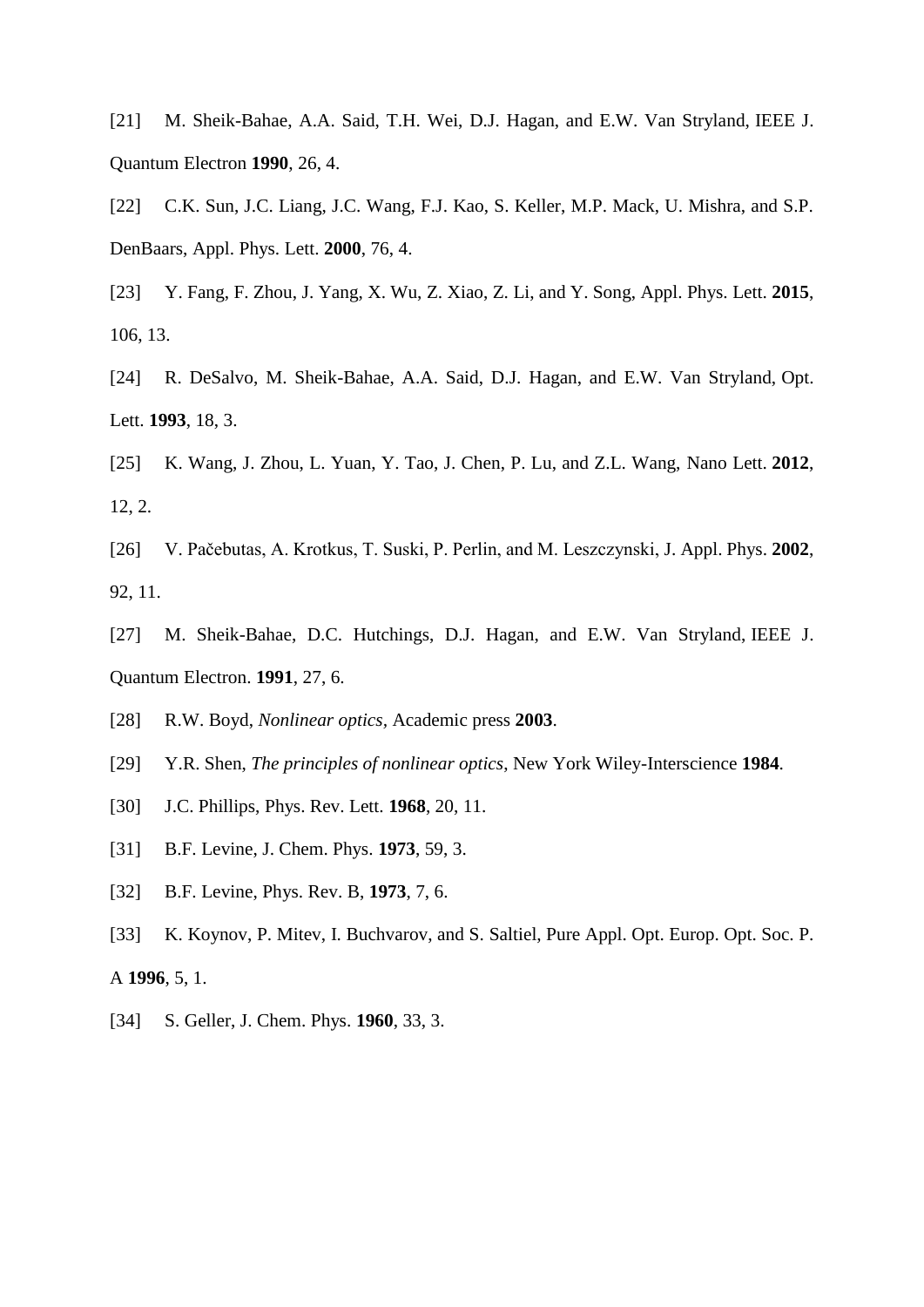

Figure 1. (a) Experimental setup of the Z-scan measurement used in this work. AT indicates the attenuator,  $\lambda/2$  is the half-wavelength plate, PL is the polarizer, OB is the optical objective lens, A is the aperture, PM is the power meter. L1, L2, L3 are lenses. (b) Crystalline structure of β-Ga<sub>2</sub>O<sub>3</sub> showing (101) and ( $\overline{2}$ 01) crystal orientations. (c) The estimated field intensity at the focal point, which is in good agreement with our open aperture fitting.



**Figure 2.** Typical open aperture scanning curve obtained in this work. (a) Scan curve for (010)  $β$ -Ga<sub>2</sub>O<sub>3</sub> sample, (b) for ( $\overline{2}$ 01) β-Ga<sub>2</sub>O<sub>3</sub> sample.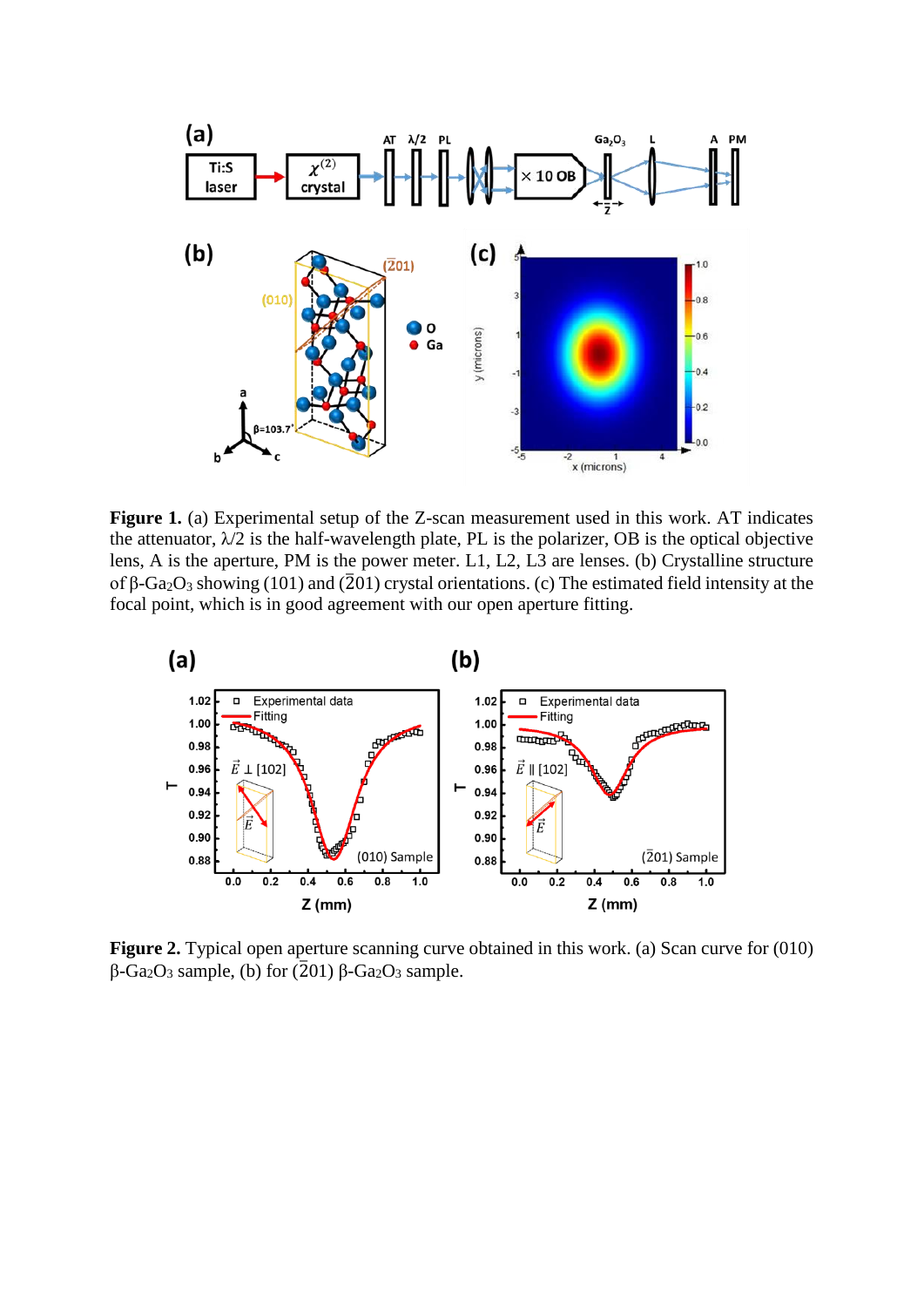

**Figure 3.** Schematic views for the arrangement of ions inside β- $Ga<sub>2</sub>O<sub>3</sub>$ , different types of ions are marked out by numbers. (a) Schematic view for (010) β-Ga<sub>2</sub>O<sub>3</sub> sample, (b) for ( $\overline{2}01$ ) β-Ga<sub>2</sub>O<sub>3</sub> sample.



Figure 4. Polarization dependence of minimum transmittance obtained in this work. (a) Polarization dependence for (010) β-Ga<sub>2</sub>O<sub>3</sub> sample, (b) for ( $\overline{2}$ 01) β-Ga<sub>2</sub>O<sub>3</sub> sample.